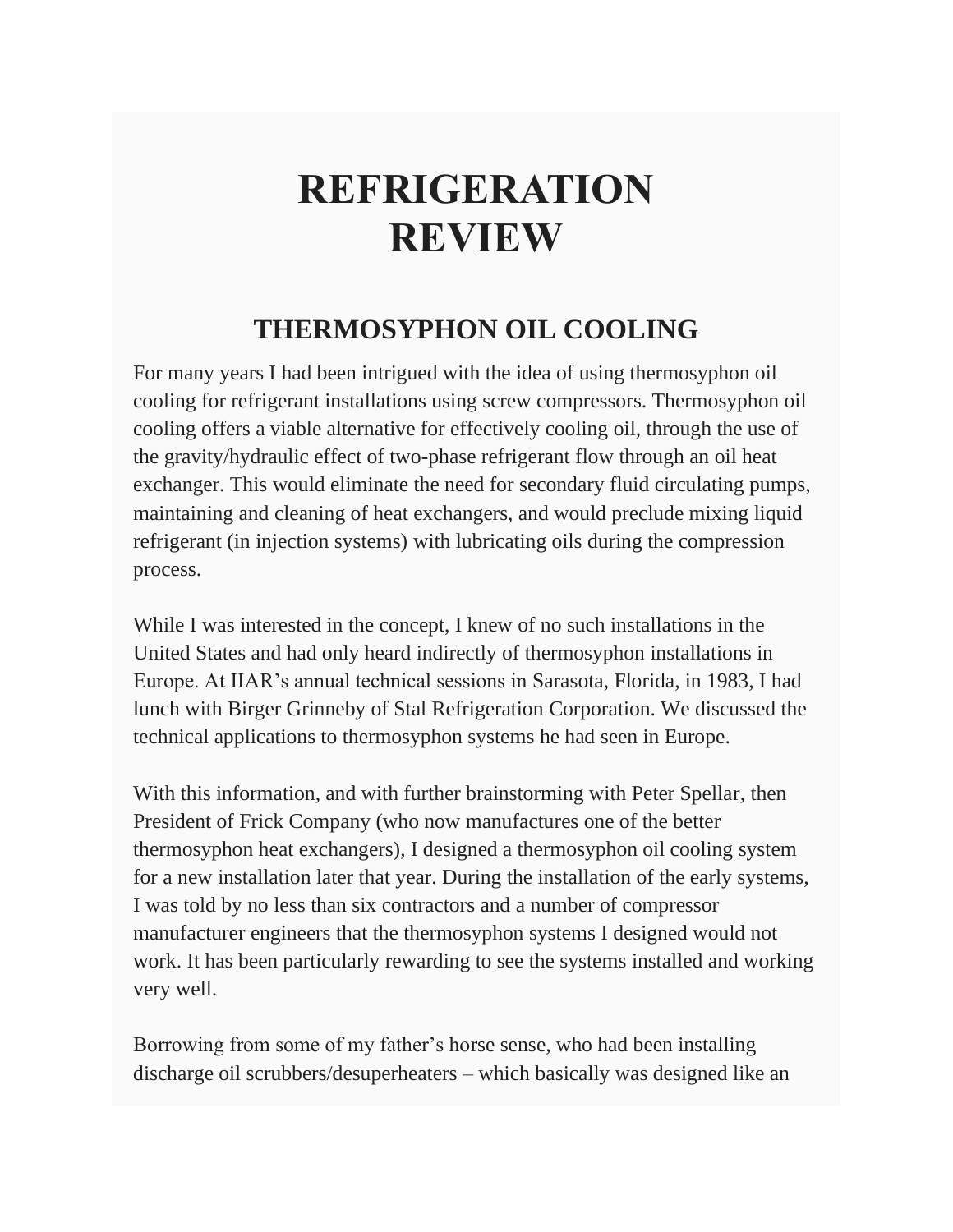intercooler booster "dipstick" which bubbles the gas under a bath of liquid ammonia. With the liquid being supplied from the rooftop mounted condensers' condensate return line, enough hydraulic head is provided to operate the solenoid valve to maintain the liquid level in the desuperheater. An Amot valve was suggested to control the pressure, but as I pointed out, there isn't enough pressure differential to operate the Amot valve, and if the oil cooling got too cold, out of limits of the compressor, well, then the factory would just have to set it a little lower – which happened, and they did!

The first thermosyphon compressor was installed in a machinery room in Attalla, Alabama, and is shown in the photo below.

This discussion will be continued in the next article, as the thermosyphon systems have evolved significantly since the first installation.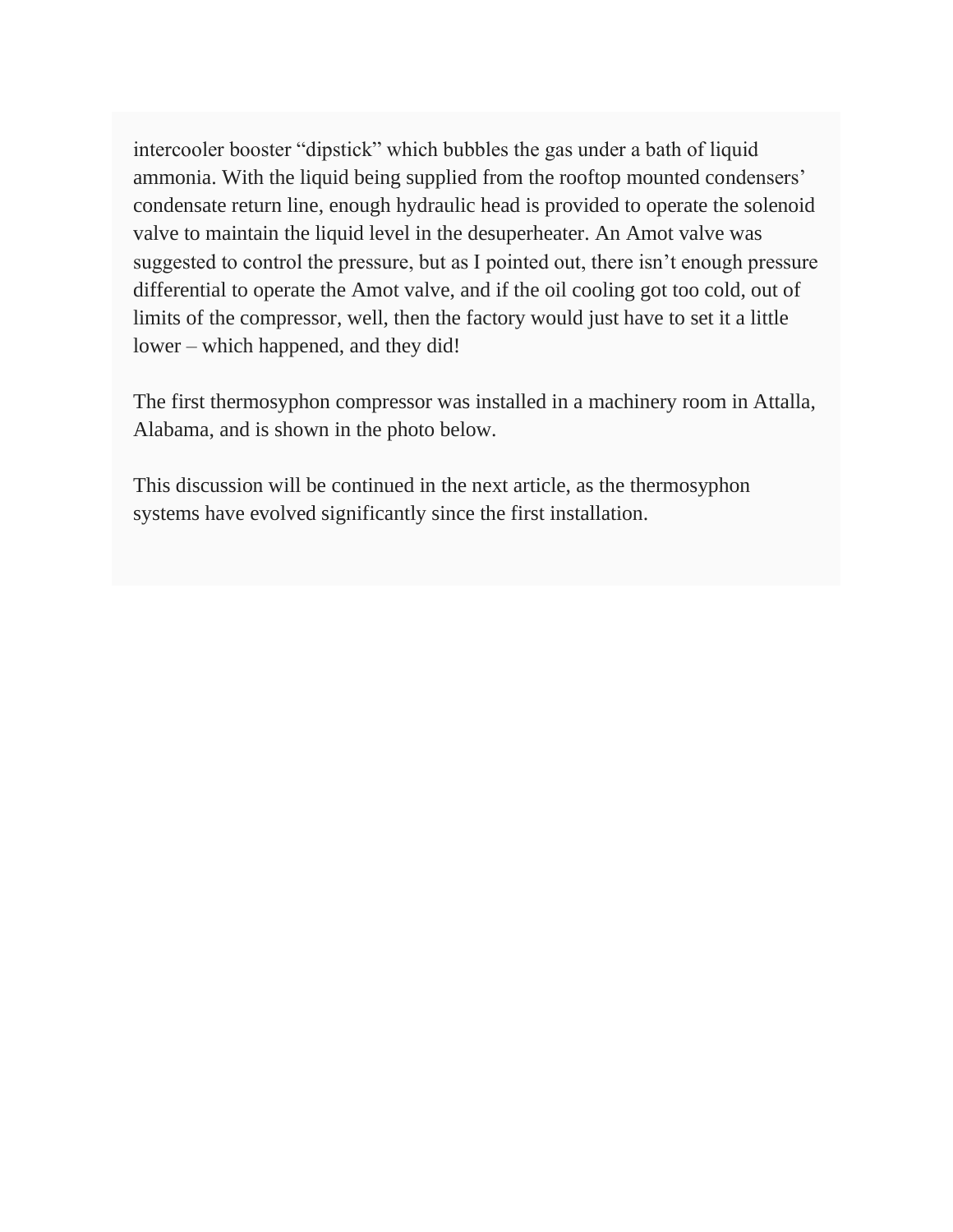